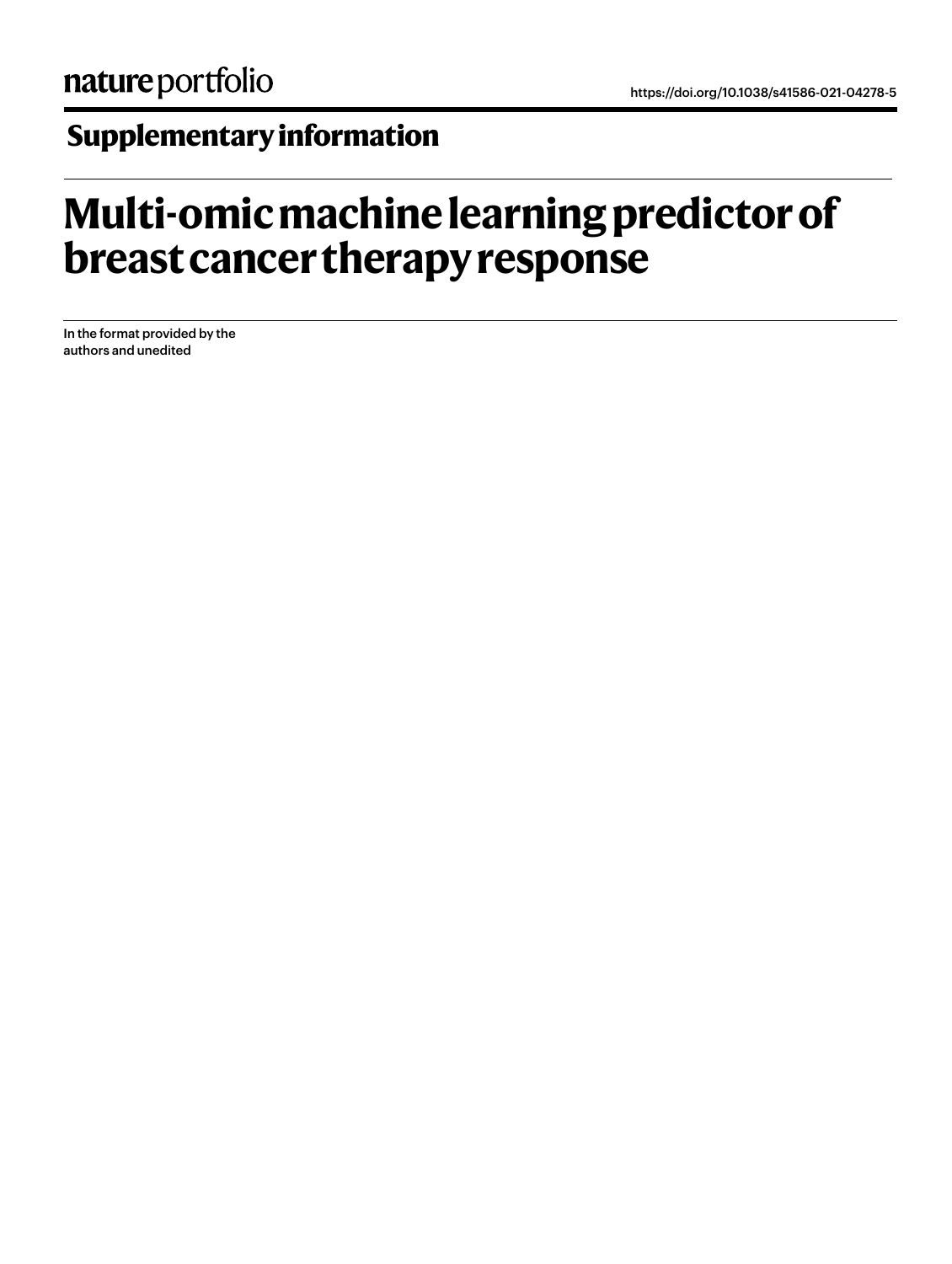## **Supplementary Methods: Machine Learning Model Specifics**

### **1. Software versions and model parameters**

Models were developed in a well-defined environment within a Singularity container (v. 2.4.6-dist). The following software versions were used:

- $\bullet$  Python 3.7.4
- $\bullet$  Numpy 1.16.4
- $\bullet$  Scipy 1.3
- Scikit-learn 0.21.2
- $\bullet$  Pandas 0.24.2

To maximise the robustness of the predictions, the models contain two levels of averaging. Firstly, predictions are obtained by averaging three classifier pipelines, as follows:

Prob(attaining pCR) =  $\frac{1}{2}$  $\frac{1}{3}$   $\times$  (Pipeline $_{LR}^{HER2+}$  + Pipeline $_{SVC}^{HER2+}$  + Pipeline $_{RF}^{HER2+}$  ),

where

 $Pipeline_{Classifier} = \{Coll, Reduction(0.8) \Rightarrow Univ, selection \Rightarrow Classifier\},\$ 

with the corresponding hyperparameters listed in Tables 1 and 2. In particular, model hyperparameters that were *fixed a priori* are listed in Table 1, while model hyperparameters that were *optimised* for each of the classifiers using a 5-fold crossvalidation setup are listed in Table 3. Once all hyperparameters are set, the model is re-trained on the entire training cohort, and subsequently frozen.

Secondly, to account for possible biases in the optimisation due to the particular cross validation splitting used, we repeated the process explained above 5 times, with 5 different cross-validation splitting seeds (integers from 1 to 5). As a result, we obtain 5 alternative optimised models. The final predictions are the average of the 5.

We trained several versions of the models with increasing numbers of integrated features. Table 2 lists all the feature combinations studied. Each model version was trained independently from all the others. We sometimes refer to the model trained with all available features as the "fully integrated" model.

| <b>Classifier</b> | Non-optimised hyperparameters                |  |  |  |  |  |
|-------------------|----------------------------------------------|--|--|--|--|--|
|                   | bootstrap=True, class_weight=None,           |  |  |  |  |  |
|                   | criterion='gini', max_leaf_nodes=None,       |  |  |  |  |  |
| Random Forest     | min_impurity_decrease=0.0,                   |  |  |  |  |  |
|                   | min_impurity_split=None, min_samples_leaf=1, |  |  |  |  |  |
|                   | min_weight_fraction_leaf=0.0, n_jobs=None,   |  |  |  |  |  |
|                   | oob_score=False, random_state=1              |  |  |  |  |  |
|                   | cache_size=200, class_weight=None,           |  |  |  |  |  |
| <b>SVC</b>        | coef0=0.0, decision_function_shape='ovr',    |  |  |  |  |  |
|                   | degree=3, max_iter=-1, probability=False,    |  |  |  |  |  |
|                   | random_state=1, shrinking=True, tol=0.001    |  |  |  |  |  |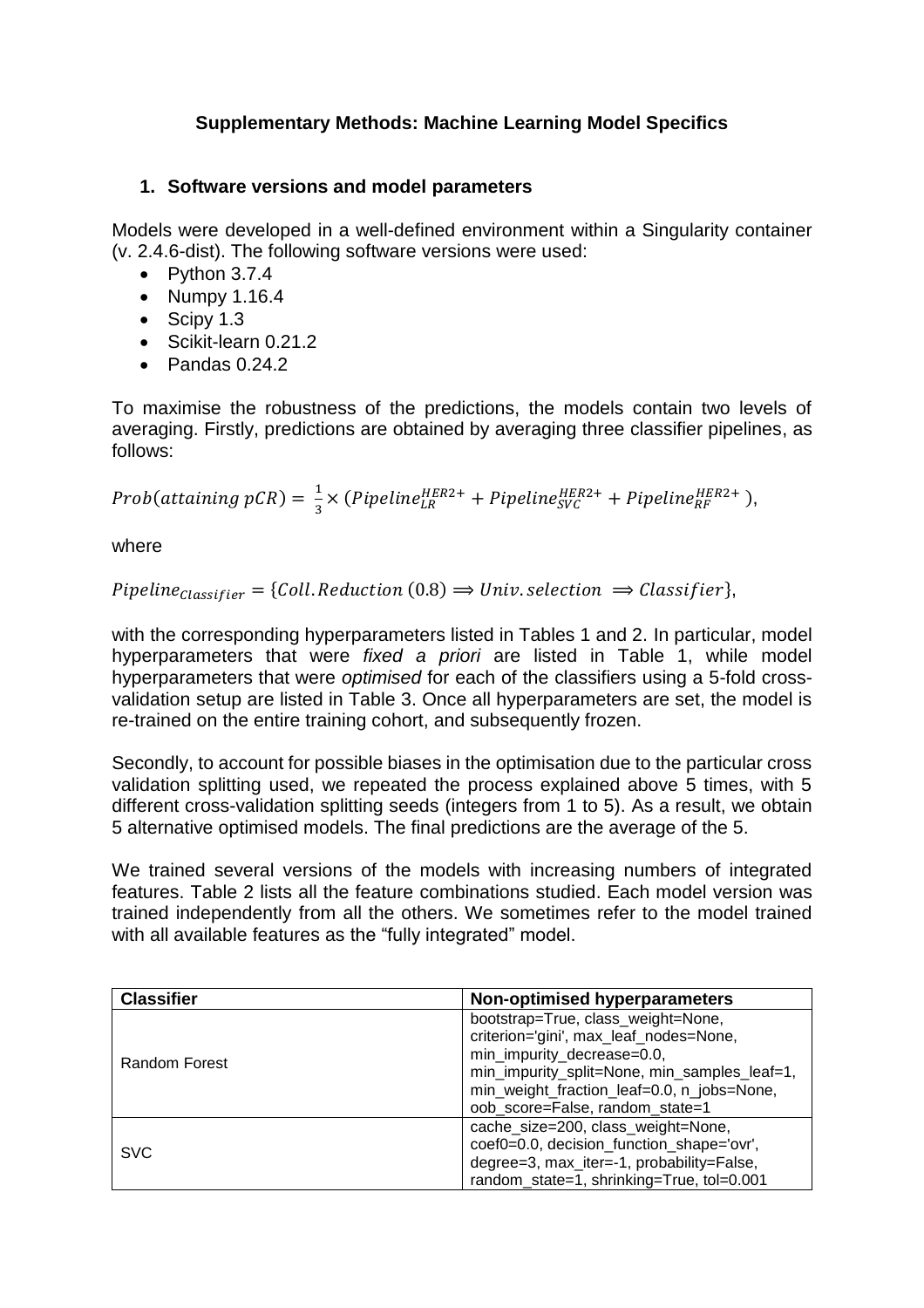| Logistic Regression | class weight=None, dual=False,<br>fit_intercept=True, intercept_scaling=1,<br>max iter=10000, multi class='warn',<br>n_jobs=None, penalty='elasticnet',<br>random_state=1, solver='saga', tol=0.0001, |
|---------------------|-------------------------------------------------------------------------------------------------------------------------------------------------------------------------------------------------------|
|                     |                                                                                                                                                                                                       |
|                     | warm start=False                                                                                                                                                                                      |

**Table 1**. List of non-optimised classifier hyperparameters.

| <b>Model</b><br>num. | <b>Clinical</b> | <b>DNA</b> | <b>RNA</b> | Digital<br>Pathology | <b>Treatment</b> |
|----------------------|-----------------|------------|------------|----------------------|------------------|
|                      | х               |            |            |                      |                  |
| 2                    | x               |            |            |                      |                  |
| 3                    | х               |            | х          |                      |                  |
| 4                    | x               | x          | x          |                      |                  |
| 5                    | х               | X          | X          | X                    |                  |
| 6                    | ́               | ́          | ⋏          | v<br>л               | ́                |

**Table 2**. List of all the trained models depending on features used.

#### **2. Features selected after dimensionality reduction steps**

The modelling pipeline includes two steps of dimensionality reduction before classification, namely collinearity reduction and univariable feature selection. Collinearity reduction acts by removing features correlated by over 0.8 (Spearman correlation). The univariable feature selection step acts by keeping only the *k* best features in terms of their predictive power. This number *k* is set during the optimization process.

The lists of features that result from the two-step dimensionality reduction process in each of the model pipelines are displayed in Tables 4 to 9.

#### **3. Logistic regression coefficients**

We estimated feature importances by dropping one feature at a time and re-calculating the cross-validation AUC, as explained in the main body of the manuscript. This approach is general enough to be applicable to all algorithms.

To provide further insights into the features driving the prediction, Tables 10 to 15 contain the logistic regression coefficients for each of the models, as well as the mean and standard deviation values used to z-score normalise the features.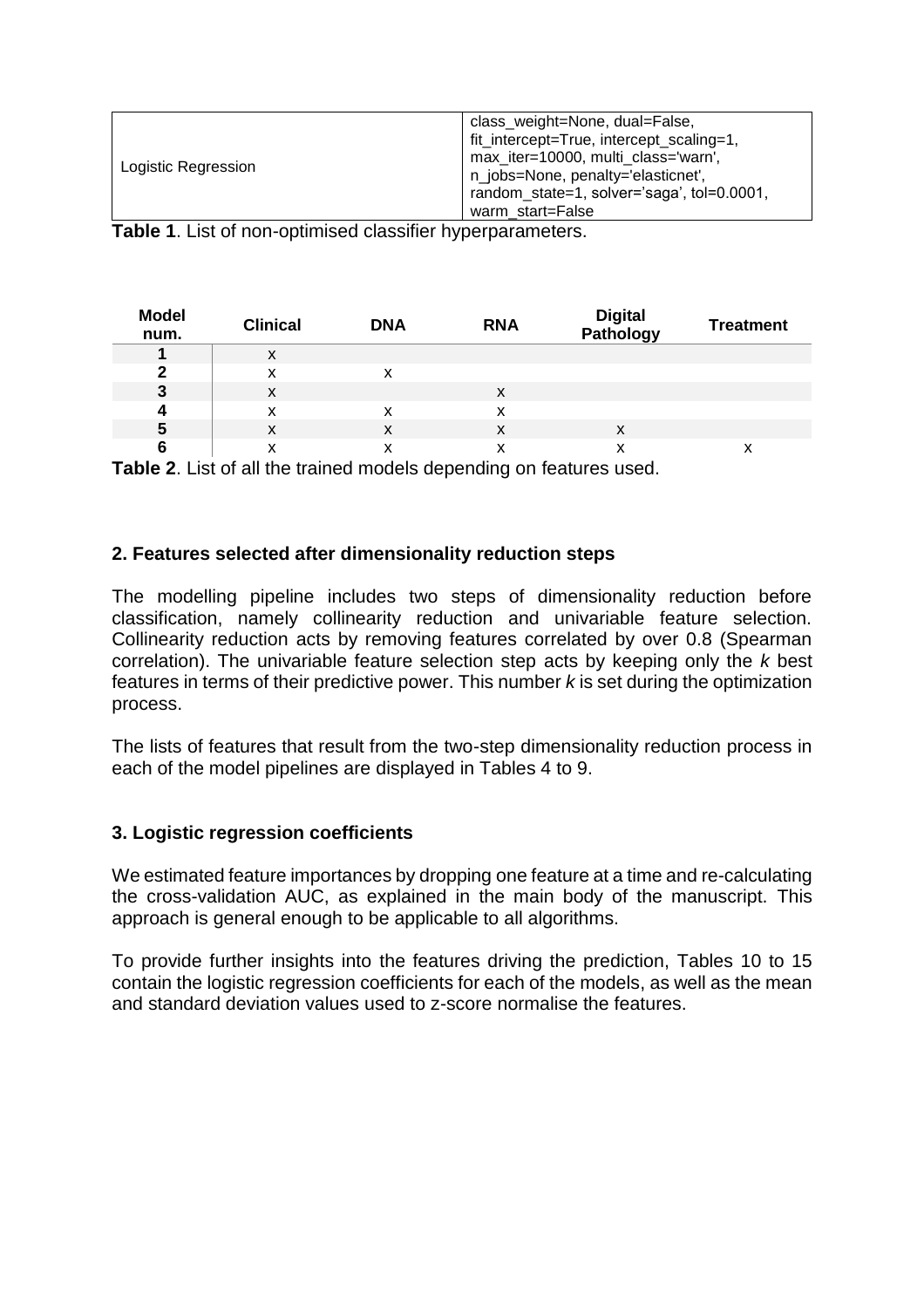|                         |                                       |                | <b>Logistic Regression pipeline</b> |          | <b>Random Forest pipeline</b><br><b>Support Vector Machine pipeline</b> |            |                  |                          |                    |                |              |          |         |  |
|-------------------------|---------------------------------------|----------------|-------------------------------------|----------|-------------------------------------------------------------------------|------------|------------------|--------------------------|--------------------|----------------|--------------|----------|---------|--|
| Seed                    | Features                              | <b>K</b> Best  | C                                   | L1 ratio | K Best                                                                  | Max. depth | Max.<br>features | Min.<br>samples<br>split | Num.<br>estimators | K Best         | $\mathsf{C}$ | Gamma    | Kernel  |  |
| $\mathbf{1}$            | Clinical                              | 6              | 0.045                               | 0.1      | 6                                                                       | 3          | 0.2              | 6                        | 50                 | $\overline{4}$ | 0.086        | 6.02E-08 | sigmoid |  |
| $\overline{2}$          | Clinical                              | 4              | 0.028                               | 0.1      | 4                                                                       | None       | 0.7              | 15                       | 5                  | 4              | 0.017        | 0.001124 | linear  |  |
| 3                       | Clinical                              | 6              | 0.073                               | 0.1      | 6                                                                       | 3          | 0.7              | 10                       | 10                 | $\overline{4}$ | 0.034        | 6.02E-08 | rbf     |  |
| $\overline{\mathbf{4}}$ | Clinical                              | 4              | 0.045                               | 0.2      | 4                                                                       | 3          | 0.05             | 12                       | 10                 | $\overline{4}$ | 0.276        | 8.90E-09 | rbf     |  |
| 5                       | Clinical                              | 5              | 0.017                               | 0.1      | 5                                                                       | None       | 0.2              | 15                       | 10                 | $\overline{4}$ | 60.209       | 5.36E-07 | rbf     |  |
| $\mathbf{1}$            | Clin. + DNA                           | 14             | 0.117                               | 0.1      | 14                                                                      | None       | 0.1              | 12                       | 50                 | 13             | 1.421        | 1.87E-05 | rbf     |  |
| $\overline{2}$          | Clin. + DNA                           | $\overline{7}$ | 0.045                               | 0.1      | all                                                                     | None       | 0.1              | 12                       | 50                 | 8              | 0.137        | 0.001941 | sigmoid |  |
| 3                       | Clin. + DNA                           | 14             | 0.788                               | 0.8      | 14                                                                      | 3          | 0.1              | 15                       | 50                 | 14             | 11.690       | 0.004406 | rbf     |  |
| $\overline{\mathbf{4}}$ | Clin. + DNA                           | all            | 0.045                               | 0.1      | 12                                                                      | None       | 0.2              | 15                       | 10                 | 11             | 0.005        | 2.27E-09 | rbf     |  |
| 5                       | Clin. + DNA                           | all            | 0.489                               | 0.2      | all                                                                     | 3          | 0.2              | 10                       | 10                 | all            | 11.690       | 0.004406 | rbf     |  |
| $\mathbf{1}$            | Clin. + RNA                           | 13             | 0.073                               | 0.1      | 13                                                                      | 3          | 0.05             | $\overline{2}$           | 50                 | 10             | 14.774       | 1.17E-08 | rbf     |  |
| $\sqrt{2}$              | Clin. + RNA                           | all            | 0.117                               | 0.1      | 3                                                                       | None       | 0.05             | 6                        | 10                 | 10             | 1.421        | 1.00E-09 | rbf     |  |
| 3                       | Clin. + RNA                           | 13             | 0.073                               | 0.1      | all                                                                     | None       | 0.05             | 10                       | 10                 | 13             | 18.672       | 1.73E-09 | rbf     |  |
| $\overline{\mathbf{4}}$ | Clin. + RNA                           | 10             | 0.028                               | 0.1      | 13                                                                      | None       | 0.05             | 10                       | 25                 | 11             | 0.108        | 4.58E-08 | rbf     |  |
| 5                       | Clin. + RNA                           | 13             | 0.028                               | 0.1      | 13                                                                      | 3          | 0.1              | 3                        | 50                 | 9              | 0.003        | 0.001124 | rbf     |  |
| $\mathbf{1}$            | Clin. + DNA + RNA                     | 20             | 0.189                               | 0.1      | all                                                                     | None       | 0.05             | $\overline{2}$           | 100                | all            | 1000.000     | 1.31E-09 | rbf     |  |
| $\overline{2}$          | Clin. + DNA + RNA                     | 20             | 0.045                               | 0.1      | 18                                                                      | 3          | 0.05             | 12                       | 25                 | 14             | 0.108        | 6.02E-08 | rbf     |  |
| $\mathbf{3}$            | Clin. + DNA + RNA                     | 15             | 0.189                               | 0.1      | all                                                                     | None       | 0.05             | 6                        | 100                | 13             | 245.375      | 6.02E-08 | rbf     |  |
| $\overline{\mathbf{4}}$ | Clin. + DNA + RNA                     | all            | 0.189                               | 0.1      | all                                                                     | 3          | 0.05             | 10                       | 10                 | all            | 2.270        | 1.00E-09 | rbf     |  |
| 5                       | Clin. + DNA + RNA                     | all            | 0.045                               | 0.1      | all                                                                     | None       | 0.2              | 15                       | 10                 | 14             | 5.790        | 1.80E-07 | rbf     |  |
| $\mathbf{1}$            | Clin. + DNA + RNA + DigPath           | 21             | 0.189                               | 0.2      | 19                                                                      | None       | $0.2\,$          | 6                        | 10                 | 15             | 0.013        | 5.15E-09 | rbf     |  |
| $\sqrt{2}$              | Clin. + DNA + RNA + DigPath           | all            | 0.045                               | 0.1      | all                                                                     | None       | 0.05             | 3                        | 50                 | 14             | 1.124        | 1.54E-08 | rbf     |  |
| $\sqrt{3}$              | Clin. + DNA + RNA + DigPath           | 18             | 0.304                               | 0.6      | 10                                                                      | 3          | 0.7              | 3                        | 25                 | 16             | 18.672       | 6.26E-06 | rbf     |  |
| 4                       | Clin. + DNA + RNA + DigPath           | all            | 2.043                               | 0.1      | 9                                                                       | 3          | 0.7              | 10                       | 50                 | 20             | 76.095       | 1.00E-09 | rbf     |  |
| 5                       | Clin. + DNA + RNA + DigPath           | all            | 0.073                               | 0.1      | 21                                                                      | None       | 0.05             | 6                        | 50                 | 16             | 0.002        | 0.001941 | rbf     |  |
| $\mathbf{1}$            | $Clin. + DNA + RNA + DigPath + Chemo$ | 21             | 0.304                               | 0.3      | all                                                                     | None       | 0.05             | $\,6\,$                  | 100                | 15             | 0.013        | 5.15E-09 | rbf     |  |
| 2                       | Clin. + DNA + RNA + DigPath + Chemo   | 22             | 0.045                               | 0.1      | 25                                                                      | None       | 0.05             | 12                       | 25                 | 14             | 3.625        | 1.08E-05 | rbf     |  |
| 3                       | Clin. + DNA + RNA + DigPath + Chemo   | 15             | 0.073                               | 0.1      | all                                                                     | None       | 0.7              | $\overline{2}$           | 25                 | 16             | 18.672       | 6.26E-06 | rbf     |  |
| 4                       | Clin. + DNA + RNA + DigPath + Chemo   | 23             | 1.269                               | 0.1      | all                                                                     | None       | 0.1              | 6                        | 25                 | 24             | 153.617      | 1.00E-09 | rbf     |  |
| 5                       | $Clin. + DNA + RNA + DigPath + Chemo$ | 23             | 0.073                               | 0.3      | all                                                                     | 3          | 0.7              | 6                        | 10                 | all            | 0.003        | 1.00E-09 | rbf     |  |

Table 3. Optimised hyperparameters used in each of the three model pipelines (rbf: radial basis function)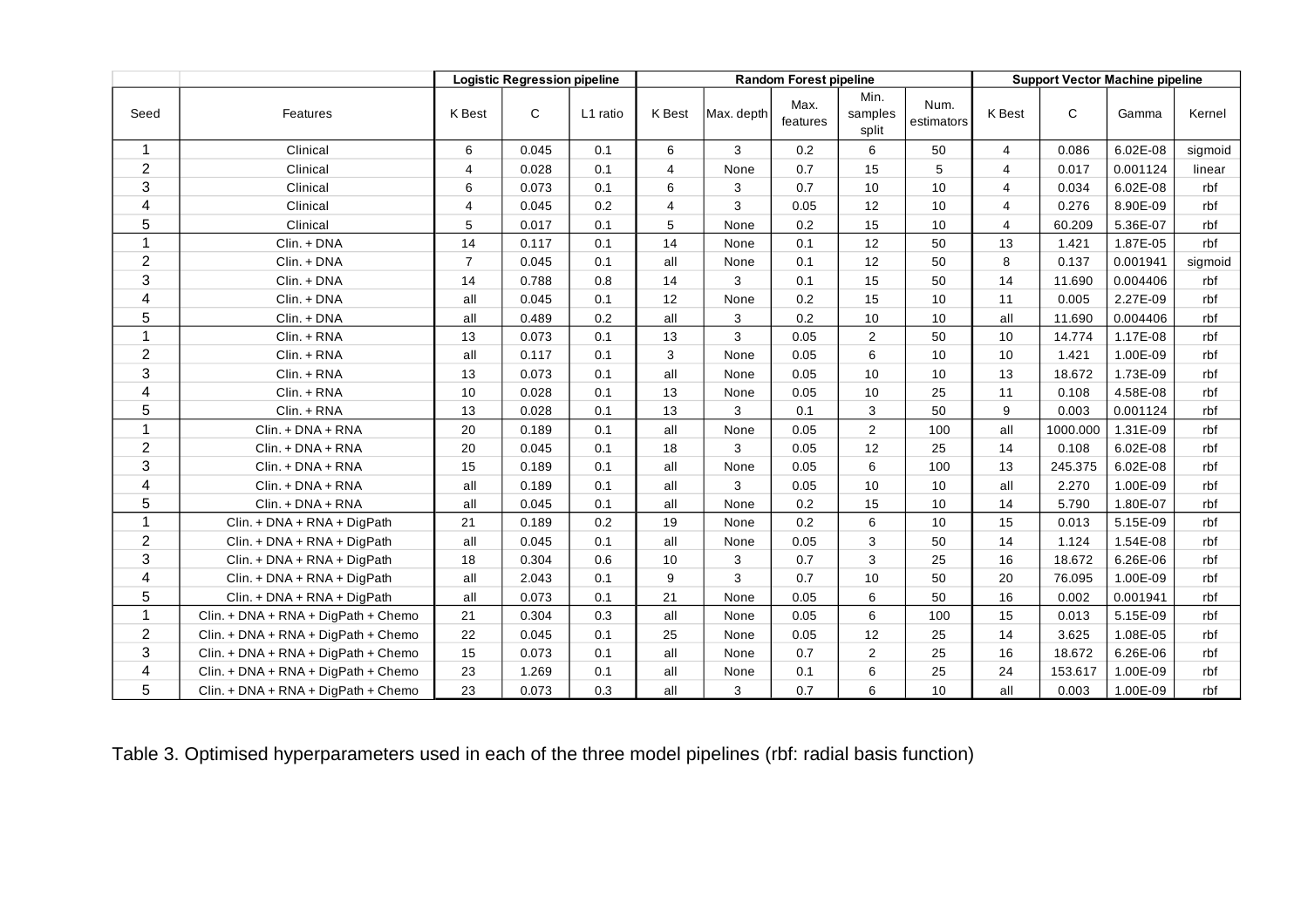|                             |   |   | Logistic Regression |   |                           |   | <b>Random Forest</b> |   |   |   | <b>SVC</b> |   |   |   |   |
|-----------------------------|---|---|---------------------|---|---------------------------|---|----------------------|---|---|---|------------|---|---|---|---|
| Seeds                       |   | 2 | 3                   |   | 5                         |   | 2                    |   | 4 | 5 |            | 2 | 3 |   | 5 |
| <b>Tumour size</b>          | x |   | x                   |   |                           | x |                      | x |   |   |            |   |   |   |   |
| Lymph node involvement      | x | x | x                   | x | $\boldsymbol{\mathsf{x}}$ | x | x                    | x | X | X | x          | x | х | x | x |
| Age at diagnosis            | x | x | x                   | x | X                         | x | x                    | X | X | X | x          | X | x | x | x |
| <b>Histological subtype</b> | x |   | x                   |   | X                         | x |                      | x |   | x |            |   |   |   |   |
| <b>ER status</b>            | x | x |                     | x | X                         | x | x                    | x | x | X | x          | x | x | x | x |
| <b>Histological grade</b>   | x | x |                     | x | X                         | X | x                    | x | x | x | x          | x | x | x |   |

Table 4. Features selected after the dimensionality reduction steps, for the clinical model.

|                                | Logistic Regression       |   |   |   |   |   |   |   | Random Forest |   |                           |   | <b>SVC</b> |   |   |
|--------------------------------|---------------------------|---|---|---|---|---|---|---|---------------|---|---------------------------|---|------------|---|---|
| Seeds                          |                           |   | 3 | 4 | 5 |   | 2 | 3 | 4             | 5 | 1                         | 2 | 3          | 4 | 5 |
| <b>Tumour size</b>             | X                         |   | X | X | X | x | X | X |               | X | X                         |   | X          |   | X |
| Lymph node involvement         | X                         | X | x | X | X | X | X | X | X             | X | $\boldsymbol{\mathsf{x}}$ | X | X          | X | X |
| Age at diagnosis               | X                         | x | x | X | x | x | x | x | x             | x | X                         | x | X          | x | X |
| <b>Histological subtype</b>    | X                         |   | x | X | X | x | X | X | X             | X | $\boldsymbol{\mathsf{x}}$ |   | x          | x | X |
| <b>HER2</b> status             | x                         |   | x | x | X | x | x | x |               | x |                           |   | X          |   | X |
| <b>ER status</b>               | X                         | X | X | X | X | X | X | X | X             | X | $\boldsymbol{\mathsf{x}}$ | X | X          | x | X |
| <b>Histological grade</b>      | $\boldsymbol{\mathsf{x}}$ | x | X | X | X | X | X | X | X             | X | $\boldsymbol{\mathsf{x}}$ | X | X          | X | X |
| <b>TMB</b>                     | X                         | x | x | x | x | X | x | X | x             | X | X                         | x | X          | X | X |
| <b>PIK3CA mutation status</b>  | X                         |   | x | X | X | X | X | X | X             | x | X                         |   | X          | X | X |
| <b>TP53 mutation status</b>    | X                         |   | X | X | X | X | X | X | X             | X | X                         | x | X          | x | X |
| <b>Chromosomal instability</b> | X                         | X | x | X | X | X | X | X | X             | X | X                         | X | X          | X | X |
| <b>HRD</b> score               | X                         | x | X | X | X | X | X | X | X             | X | X                         | X | X          | X | X |
| Neoantigen burden              | X                         |   | X | X | X | X | X | X | X             | X | X                         |   | X          |   | X |
| <b>LOH HLA</b>                 | X                         |   | X | X | X | X | X | X | X             | X | X                         |   | X          | X | X |

Table 5. Features selected after the dimensionality reduction steps, for the clinical+DNA model.

|                                 |   |   | Logistic Regression |   |   |   | <b>Random Forest</b> |   |   |   | <b>SVC</b> |              |                           |                           |   |
|---------------------------------|---|---|---------------------|---|---|---|----------------------|---|---|---|------------|--------------|---------------------------|---------------------------|---|
| Seeds                           |   | 2 | 3                   | 4 | 5 | 1 | $\mathbf{2}$         | 3 | 4 | 5 |            | $\mathbf{2}$ | 3                         | 4                         | 5 |
| <b>Tumour size</b>              | x | x | X                   |   | X | X |                      | x | X | x |            |              | X                         |                           |   |
| Lymph node involvement          | X | x | X                   | X | X | X |                      | x | X | X | X          | X            | X                         | X                         | X |
| Age at diagnosis                | X | x | X                   | X | X | X |                      | x | X | X | X          | X            | X                         | X                         | X |
| <b>Histological subtype</b>     | X | x | X                   |   | X | X |                      | x | X | X |            |              | X                         | X                         |   |
| <b>HER2</b> status              | X | x | X                   |   | x | X |                      | x | X | x |            |              | X                         |                           |   |
| <b>ER status</b>                | X | X | X                   | X | X | X |                      | x | X | X | X          | X            | X                         | X                         | X |
| <b>PGR</b> expression           | x | X | X                   | X | X | X | X                    | X | X | x | X          | X            | X                         | X                         | X |
| <b>ESR1</b> expression          | x | x | X                   | X | X | x | X                    | x | X | x | x          | X            | $\mathsf{x}$              | x                         | X |
| <b>Histological grade</b>       | x | x | X                   | X | X | X |                      | X | X | x | X          | X            | X                         | X                         | X |
| <b>Taxane score</b>             | x | X | X                   | X | X | X | X                    | x | X | x | X          | X            | X                         | X                         | x |
| <b>STAT1</b> score              | X | X | X                   | X | X | X |                      | X | X | X | x          | X            | $\mathsf{x}$              | X                         | X |
| <b>T-cell dysfunction score</b> |   | X |                     |   |   |   |                      | x |   |   |            |              |                           |                           |   |
| <b>T-cell exclusion score</b>   | X | X | X                   | X | X | X |                      | x | X | X | X          | X            | $\boldsymbol{\mathsf{x}}$ | $\boldsymbol{\mathsf{x}}$ |   |
| <b>Mast cell score</b>          | x | x | x                   | x | X | X |                      | x | x | x | x          | X            | X                         | x                         | X |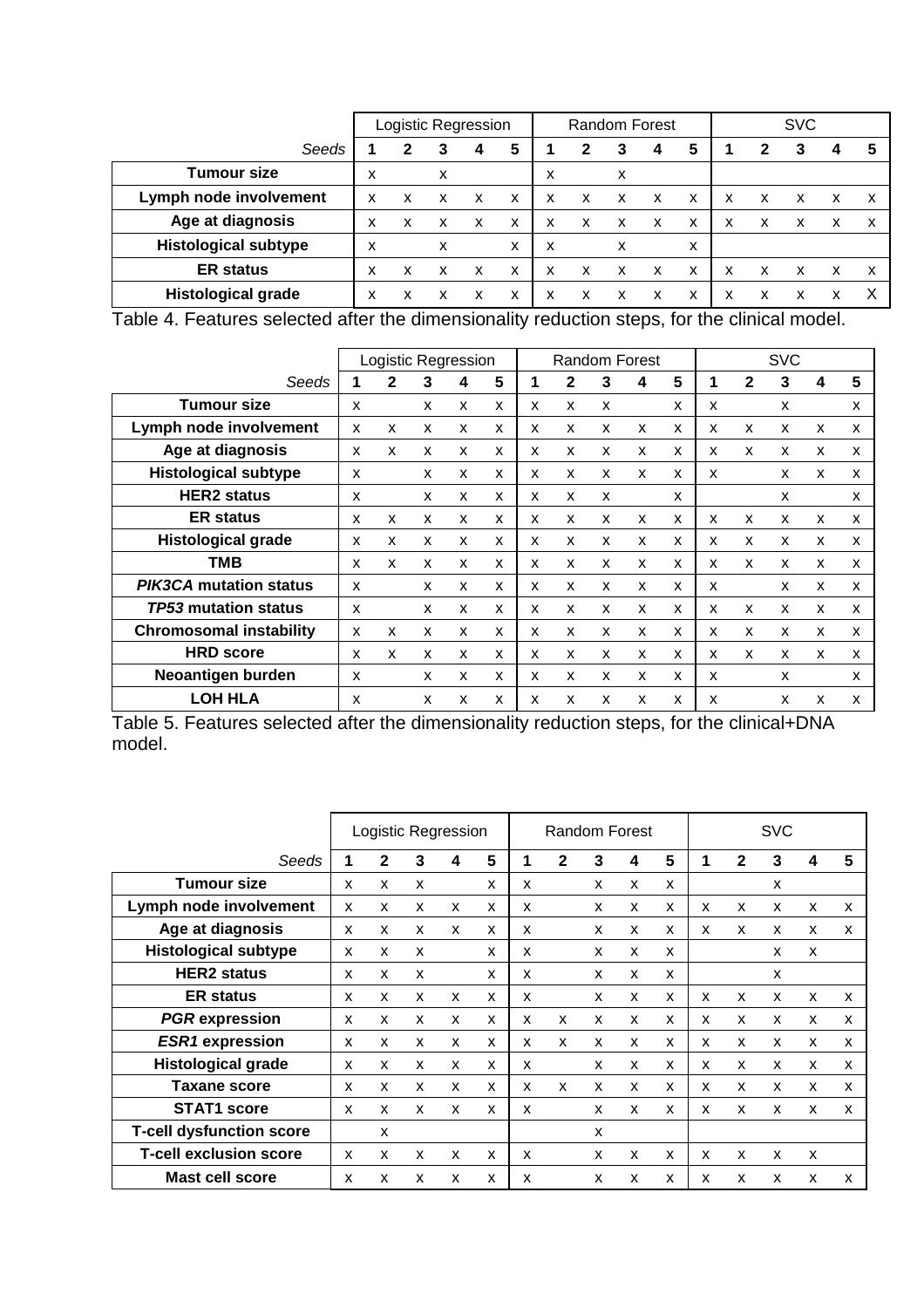Table 6. Features selected after the dimensionality reduction steps, for the clinical+RNA model.

|                                 | Logistic Regression       |   |              |   |              |                           |              |   | <b>Random Forest</b>      |              | <b>SVC</b>                |              |              |   |                           |
|---------------------------------|---------------------------|---|--------------|---|--------------|---------------------------|--------------|---|---------------------------|--------------|---------------------------|--------------|--------------|---|---------------------------|
| Seeds                           | 1                         | 2 | 3            | 4 | 5            | 1                         | $\mathbf{2}$ | 3 | 4                         | 5            | 1                         | $\mathbf{2}$ | $\mathbf{3}$ | 4 | 5                         |
| <b>Tumour size</b>              | X                         | X |              | X | x            | X                         |              | x | X                         | x            | X                         |              |              | X |                           |
| Lymph node involvement          | $\boldsymbol{\mathsf{x}}$ | X | X            | X | X            | X                         | X            | X | X                         | X            | $\boldsymbol{\mathsf{x}}$ | X            | X            | X | X                         |
| Age at diagnosis                | $\boldsymbol{\mathsf{x}}$ | X | X            | X | X            | X                         | X            | X | X                         | X            | x                         | X            | X            | X | X                         |
| <b>Histological subtype</b>     | $\boldsymbol{\mathsf{x}}$ | X |              | X | X            | X                         | X            | X | X                         | X            | $\mathsf{x}$              |              |              | X |                           |
| <b>HER2</b> status              | X                         | X |              | X | X            | X                         |              | X | X                         | X            | $\boldsymbol{\mathsf{x}}$ |              |              | X |                           |
| <b>ER status</b>                | X                         | x | X            | X | X            | x                         | X            | X | X                         | x            | X                         | X            | X            | X | X                         |
| <b>PGR</b> expression           | $\boldsymbol{\mathsf{x}}$ | X | X            | X | X            | X                         | X            | X | X                         | X            | $\mathsf{x}$              | X            | X            | X | X                         |
| <b>ESR1</b> expression          | $\boldsymbol{\mathsf{x}}$ | X | X            | X | X            | X                         | X            | X | X                         | X            | x                         | X            | X            | X | X                         |
| <b>Histological grade</b>       | $\mathbf{x}$              | X | $\mathbf{x}$ | X | X            | X                         | $\mathbf{x}$ | X | X                         | X            | X                         | X            | X            | X | X                         |
| <b>Taxane score</b>             | X                         | X | X            | X | X            | X                         | X            | X | X                         | X            | $\boldsymbol{\mathsf{x}}$ | X            | X            | X | X                         |
| <b>TMB</b>                      | X                         | X | x            | X | x            | x                         | X            | X | X                         | x            | X                         | X            | X            | X | X                         |
| <b>PIK3CA mutation status</b>   | X                         | X | X            | X | X            | X                         | X            | X | X                         | X            | x                         |              |              | X |                           |
| <b>TP53 mutation status</b>     | $\mathsf{x}$              | X | X            | x | X            | X                         | X            | X | X                         | x            | X                         | X            |              | X | X                         |
| <b>Chromosomal instability</b>  | $\mathbf{x}$              | X | $\mathbf{x}$ | X | $\mathbf{x}$ | X                         | $\mathbf{x}$ | X | X                         | $\mathbf{x}$ | $\mathbf{x}$              | X            | X            | X | $\boldsymbol{\mathsf{x}}$ |
| <b>HRD</b> score                | X                         | X | X            | X | X            | X                         | X            | X | X                         | X            | $\mathsf{x}$              | X            | X            | X | X                         |
| Neoantigen burden               | X                         | X |              | X | x            | X                         | X            | X | X                         | x            | X                         |              |              | x |                           |
| <b>STAT1 score</b>              | X                         | X | X            | X | X            | X                         | X            | X | X                         | x            | x                         | X            | X            | X | X                         |
| <b>LOH HLA</b>                  | X                         | X |              | X | X            | X                         | X            | X | X                         | X            | X                         |              |              | X |                           |
| <b>T-cell dysfunction score</b> |                           |   |              | X | X            | X                         |              | X | $\boldsymbol{\mathsf{x}}$ | X            | X                         |              |              | X |                           |
| <b>T-cell exclusion score</b>   | $\boldsymbol{\mathsf{x}}$ | X | X            | X | X            | $\boldsymbol{\mathsf{x}}$ | X            | X | X                         | X            | $\mathsf{x}$              | X            | X            | X | X                         |
| Mast cell score                 | X                         | X | X            | X | x            | x                         | X            | X | X                         | X            | $\mathsf{x}$              | X            | X            | X | X                         |

Table 7. Features selected after the dimensionality reduction steps, for the clinical+DNA+RNA model.

|                                | Logistic Regression |   |   |   |   |             |              |   | Random Forest |   |                           |              | <b>SVC</b>                |   |   |
|--------------------------------|---------------------|---|---|---|---|-------------|--------------|---|---------------|---|---------------------------|--------------|---------------------------|---|---|
| Seeds                          |                     | 2 | 3 | 4 | 5 | $\mathbf 1$ | $\mathbf{2}$ | 3 | 4             | 5 | 1                         | $\mathbf{2}$ | 3                         | 4 | 5 |
| <b>Tumour size</b>             | X                   | X |   | X | X |             | X            |   |               | X |                           |              |                           | X |   |
| Lymph node involvement         | X                   | X | X | X | X | x           | X            |   |               | X | X                         | X            | X                         | X | X |
| Age at diagnosis               | X                   | X | X | X | X | x           | X            |   |               | X | $\boldsymbol{\mathsf{x}}$ | X            | $\boldsymbol{\mathsf{x}}$ | X | X |
| <b>Histological subtype</b>    | X                   | X | X | X | X | X           | X            |   |               | x |                           |              |                           | X |   |
| <b>HER2</b> status             | X                   | X |   | X | X |             | X            |   |               | X |                           |              |                           |   |   |
| <b>ER status</b>               | X                   | X | X | X | X | X           | X            | X | X             | X | $\boldsymbol{\mathsf{x}}$ | X            | $\mathsf{x}$              | X | X |
| <b>PGR</b> expression          | X                   | X | X | X | X | X           | X            | X | x             | x | $\boldsymbol{\mathsf{x}}$ | X            | X                         | X | X |
| <b>ESR1</b> expression         | X                   | X | X | X | X | x           | X            | X | x             | x | X                         | X            | X                         | X | X |
| <b>Histological grade</b>      | X                   | X | X | X | X | X           | X            | X | X             | x | $\boldsymbol{\mathsf{x}}$ | X            | $\boldsymbol{\mathsf{x}}$ | X | X |
| <b>Taxane score</b>            | X                   | X | x | X | X | x           | x            | X | x             | x | $\boldsymbol{\mathsf{x}}$ | X            | X                         | X | X |
| TMB                            | X                   | X | X | X | X | X           | X            |   |               | X | $\boldsymbol{\mathsf{x}}$ | X            | X                         | X | X |
| <b>PIK3CA mutation status</b>  | X                   | X | x | X | X | X           | X            |   |               | x |                           |              | X                         | X | X |
| <b>TP53 mutation status</b>    | X                   | X | X | X | X | X           | X            |   |               | X | X                         |              | X                         | X | X |
| <b>Chromosomal instability</b> | X                   | X | X | X | X | X           | X            | X | X             | X | X                         | X            | X                         | X | X |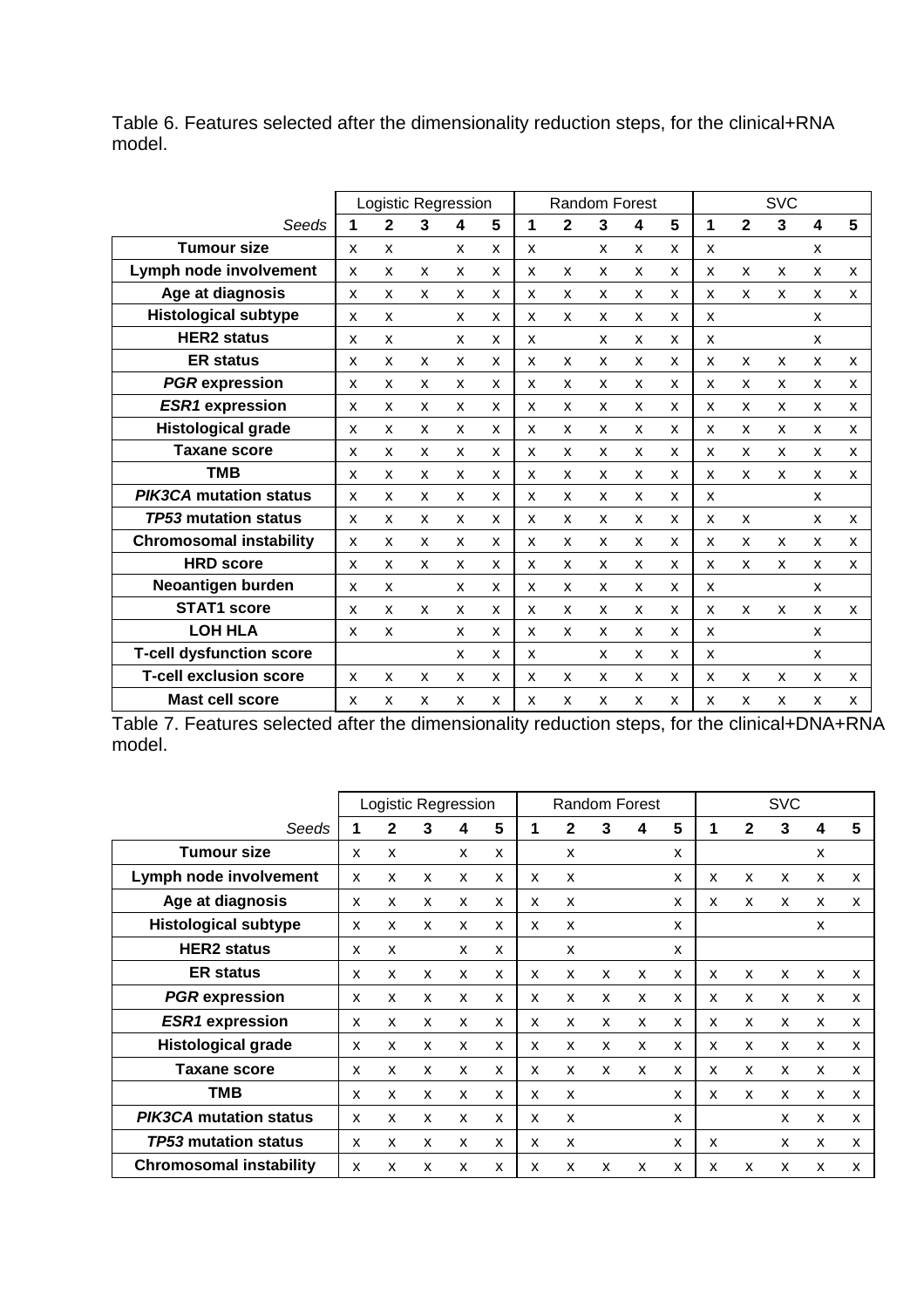| <b>HRD</b> score                | x | x | X                         | X                         | X | x | X | X | X | x | x | X | X | x | x |
|---------------------------------|---|---|---------------------------|---------------------------|---|---|---|---|---|---|---|---|---|---|---|
| Neoantigen burden               | x | x |                           | X                         | x | x | X |   |   | x |   |   |   |   |   |
| <b>STAT1 score</b>              | x | x | X                         | $\boldsymbol{\mathsf{x}}$ | X | x | X | x |   | x | x | x | x | x | x |
| <b>Lymphocyte density</b>       | x | x | x                         | x                         | X | x | x | x | x | x | x | x | x | x | x |
| <b>LOH HLA</b>                  | x | x | $\boldsymbol{\mathsf{x}}$ | $\boldsymbol{\mathsf{x}}$ | X | x | X |   |   | x |   |   |   | x |   |
| <b>T-cell dysfunction score</b> |   | x |                           | x                         | x |   | x |   |   |   |   |   |   |   |   |
| <b>T-Cell exclusion score</b>   | x | x | x                         | x                         | x | x | x |   |   | x |   | x | x | x | x |
| <b>Mast cell score</b>          |   |   |                           | х                         | х | х |   | x |   | х |   | x |   |   |   |

Table 8. Features selected after the dimensionality reduction steps, for the clinical+DNA+RNA+Digital Pathology model.

|                                 |                    |              |   | Logistic Regression       |              |   |              |              | Random Forest  |   | <b>SVC</b> |                |   |   |   |
|---------------------------------|--------------------|--------------|---|---------------------------|--------------|---|--------------|--------------|----------------|---|------------|----------------|---|---|---|
| Seeds                           | 1                  | $\mathbf{2}$ | 3 | 4                         | 5            | 1 | $\mathbf{2}$ | $\mathbf{3}$ | 4              | 5 | 1          | $\overline{2}$ | 3 | 4 | 5 |
| <b>Tumour size</b>              | x                  | X            |   | X                         | X            | X | X            | x            | x              | x |            |                |   | x | X |
| Lymph node involvement          | X                  | X            | X | X                         | X            | X | X            | X            | X              | X | X          | X              | X | x | X |
| Age at diagnosis                | X                  | X            | X | X                         | X            | X | X            | X            | X              | x | X          | X              | X | x | X |
| <b>Histological subtype</b>     | X                  | X            |   | X                         | X            | X | X            | X            | X              | x |            |                |   | x | x |
| <b>HER2</b> status              | x                  | X            |   | X                         | X            | X | x            | x            | x              | x |            |                |   | x | x |
| <b>ER status</b>                | X                  | X            | X | X                         | X            | X | X            | X            | X              | x | X          | X              | X | X | X |
| <b>PGR</b> expression           | x                  | x            | x | X                         | x            | X | x            | x            | x              | x | x          | x              | x | x | x |
| <b>ESR1</b> expression          | X                  | X            | X | X                         | X            | x | X            | X            | X              | x | x          | X              | X | x | x |
| <b>Histological grade</b>       | X                  | X            | X | X                         | X            | X | X            | X            | X              | x | x          | X              | X | X | X |
| <b>Taxane score</b>             | x                  | X            | x | X                         | x            | x | x            | x            | x              | x | x          | x              | x | x | x |
| <b>TMB</b>                      | X                  | X            | X | X                         | $\mathsf{x}$ | X | X            | X            | X              | x | x          | X              | x | x | X |
| <b>PIK3CA mutation status</b>   | X                  | X            |   | X                         | X            | X | X            | X            | X              | x |            |                | X | X | X |
| <b>TP53 mutation status</b>     | X                  | X            | X | X                         | X            | X | X            | X            | X              | X | x          |                | x | x | X |
| <b>Chromosomal instability</b>  | X                  | X            | X | X                         | $\mathsf{x}$ | X | X            | X            | X              | x | x          | X              | X | x | X |
| <b>HRD</b> score                | $\mathsf{x}$       | X            | X | $\boldsymbol{\mathsf{x}}$ | X            | X | X            | X            | X              | X | X          | X              | X | X | X |
| Neoantigen burden               | X                  | X            |   | X                         | X            | X | x            | X            | x              | x |            |                |   | x | x |
| <b>STAT1 score</b>              | $\mathsf{x}$       | X            | X | $\boldsymbol{\mathsf{x}}$ | $\mathsf{x}$ | X | $\mathsf{x}$ | X            | $\pmb{\times}$ | X | X          | X              | X | x | X |
| <b>Lymphocyte density</b>       | $\pmb{\mathsf{x}}$ | X            | X | $\pmb{\times}$            | X            | X | X            | X            | X              | X | X          | x              | X | x | X |
| <b>LOH HLA</b>                  | X                  | X            |   | X                         | X            | X | X            | X            | X              | X |            |                |   | x | x |
| <b>T-cell dysfunction score</b> |                    |              |   |                           |              | X |              | X            | X              | X |            |                |   |   | X |
| <b>T-Cell exclusion score</b>   | X                  | X            | X | X                         | X            | X | X            | X            | X              | X | X          | X              | X | X | X |
| <b>Mast cell score</b>          | x                  | X            | x | x                         | x            | X | x            | x            | x              | x | x          | x              | x | x | x |
| <b>Anthracycline therapy</b>    |                    |              |   | X                         | X            | X | X            | X            | X              | x |            |                |   | x | X |
| <b>Taxane first</b>             |                    |              |   |                           |              | X | x            | x            | X              | x |            |                |   |   | x |
| <b>Taxane second</b>            |                    |              |   |                           |              | X | x            | x            | x              | x |            |                |   | x | x |
| <b>Number of chemo cycles</b>   |                    | x            |   | X                         | x            | x | x            | x            | x              | x |            |                |   | x | x |

Table 9. Features selected after the dimensionality reduction steps, for the clinical+DNA+RNA+Digital Pathology+Treatment model.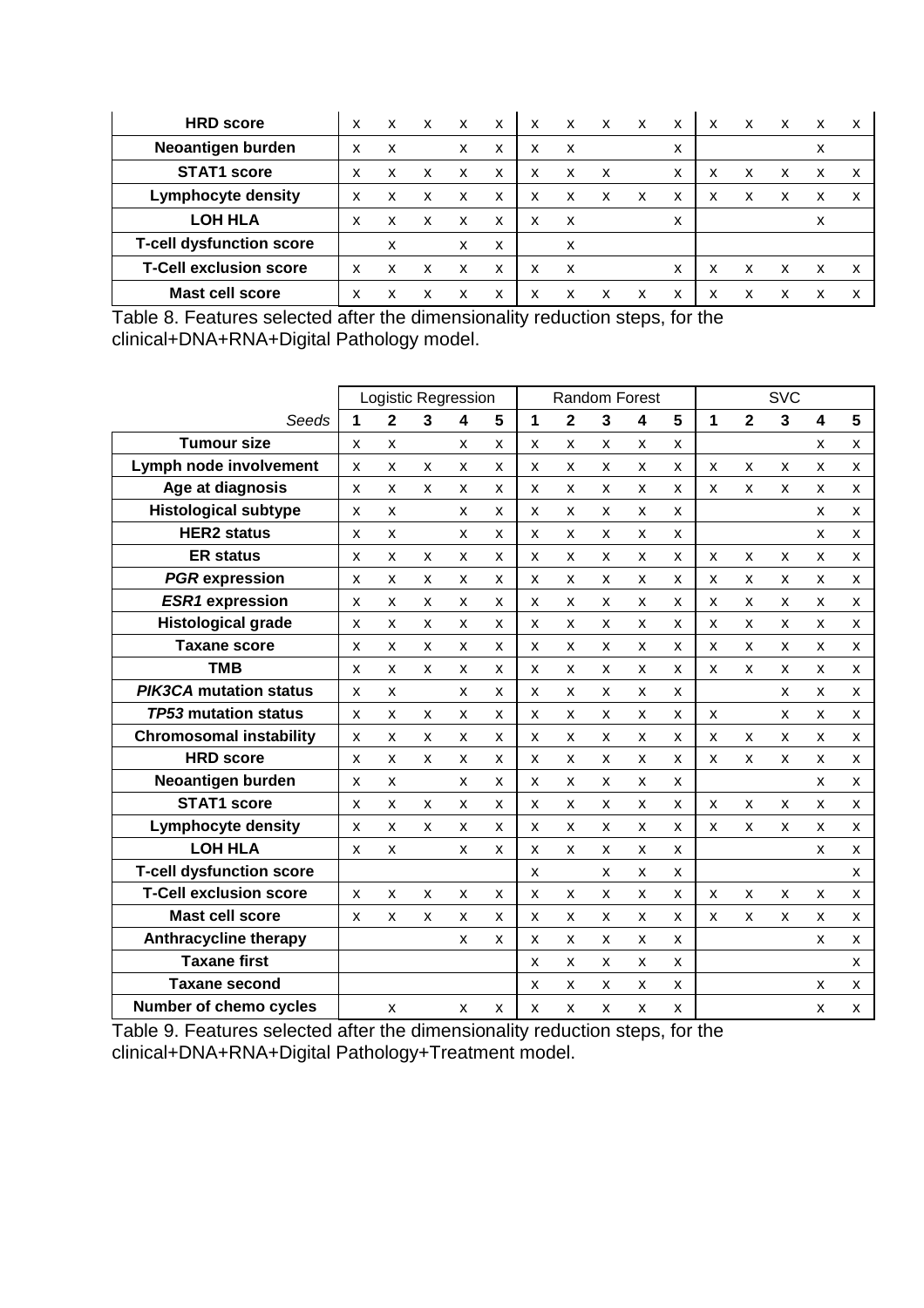| Seeds                       |          | 2        |          | 4        | 5        | Mean   | Std. Dev. |
|-----------------------------|----------|----------|----------|----------|----------|--------|-----------|
| Age at diagnosis            | $-0.152$ | 0.171    | $-0.177$ | 0.199    | $-0.077$ | 49.973 | 116.258   |
| <b>Histological subtype</b> | 0.227    |          | 0.281    |          | 0.109    | 0.891  | 0.097     |
| <b>ER</b> status            | $-0.223$ | $-0.155$ | $-0.293$ | $-0.188$ | $-0.089$ | 0.320  | 0.898     |
| <b>Histological grade</b>   | 0.052    | $-0.236$ | 0.078    | $-0.288$ | 0.000    | 2.612  | 0.237     |

Table 10. Logistic regression coefficients and scores used to z-score normalize the features, for the model including clinical features.

| Seeds                            | $\mathbf 1$ | $\mathbf{2}$ | 3        | 4        | 5        | Mean     | Std. Dev. |
|----------------------------------|-------------|--------------|----------|----------|----------|----------|-----------|
| <b>Tumour size</b>               | $-0.184$    |              | $-0.244$ | $-0.102$ | $-0.250$ | 45.850   | 689.365   |
| Lymph node<br>involvement        | $-0.149$    | 0.132        | $-0.162$ | $-0.124$ | $-0.170$ | 0.048    | 0.998     |
| Age at diagnosis                 | 0.173       | 0.146        | 0.188    | 0.136    | 0.210    | 49.973   | 116.258   |
| <b>Histological subtype</b>      | $-0.091$    |              | $-0.372$ | 0.000    | $-0.382$ | 0.891    | 0.097     |
| <b>HER2</b> status               | 0.330       |              | 0.485    | 0.229    | 0.470    | $-0.252$ | 0.937     |
| <b>ER status</b>                 | 0.102       | $-0.265$     | 0.110    | 0.054    | 0.136    | 0.320    | 0.898     |
| <b>Histological grade</b>        | 0.282       | 0.153        | 0.519    | 0.127    | 0.509    | 2.612    | 0.237     |
| TMB                              | $-0.089$    | 0.220        | $-0.075$ | $-0.050$ | $-0.093$ | 96.340   | 6371.299  |
| <b>PIK3CA mutation</b><br>status | 0.044       |              | 0.090    | 0.009    | 0.120    | 0.259    | 0.192     |
| <i>TP53</i> mutation status      | 0.202       |              | 0.292    | 0.129    | 0.273    | 0.578    | 0.244     |
| <b>HRD</b> score                 | $-0.382$    | $-0.231$     | $-0.606$ | $-0.225$ | $-0.588$ | 26.340   | 234.878   |
| Neoantigen burden                | 0.212       |              | 0.261    | 0.161    | 0.291    | 24.619   | 567.270   |
| <b>LOH HLA</b>                   | $-0.080$    |              | $-0.073$ | $-0.046$ | $-0.099$ | 0.177    | 0.146     |

Table 11. Logistic regression coefficients and scores used to z-score normalize the features, for the model including clinical+DNA features.

| Seeds                       | 1        | $\mathbf 2$ | 3        | 4        | 5        | <b>Mean</b> | Std. Dev.   |
|-----------------------------|----------|-------------|----------|----------|----------|-------------|-------------|
| <b>Tumour size</b>          | $-0.141$ | 0.000       | $-0.141$ |          | $-0.075$ | 45.850      | 689.365     |
| Lymph node                  |          |             |          |          |          |             |             |
| involvement                 | 0.087    | 0.081       | 0.087    | 0.150    | 0.069    | 0.048       | 0.998       |
| Age at diagnosis            | $-0.301$ | $-0.352$    | $-0.301$ | $-0.076$ | $-0.199$ | 49.973      | 116.258     |
| <b>Histological subtype</b> | 0.177    | 0.171       | 0.177    |          | 0.149    | 0.891       | 0.097       |
| <b>ER</b> status            | $-0.134$ | $-0.150$    | $-0.134$ | 0.070    | $-0.086$ | 0.320       | 0.898       |
| <b>PGR</b> expression       | 0.111    | 0.163       | 0.111    | $-0.086$ | 0.028    | 0.973       | 7.114       |
| <b>ESR1</b> expression      | $-0.315$ | $-0.400$    | $-0.315$ | $-0.151$ | $-0.152$ | 3.628       | 7.968       |
| <b>Histological grade</b>   | 0.041    | 0.027       | 0.041    | $-0.199$ | 0.047    | 2.612       | 0.237       |
| Taxane score                | $-0.137$ | $-0.157$    | $-0.137$ | $-0.092$ | $-0.092$ | $-0.816$    | 1.902       |
| <b>STAT1 score</b>          | $-0.039$ | $-0.058$    | $-0.039$ | $-0.230$ | 0.000    | 21230.641   | 3702977.558 |
| Mast cell score             | 0.184    | 0.252       | 0.184    | 0.050    | 0.059    | 3.040       | 2.968       |

Table 12. Logistic regression coefficients and scores used to z-score normalize the features, for the model including clinical+RNA features.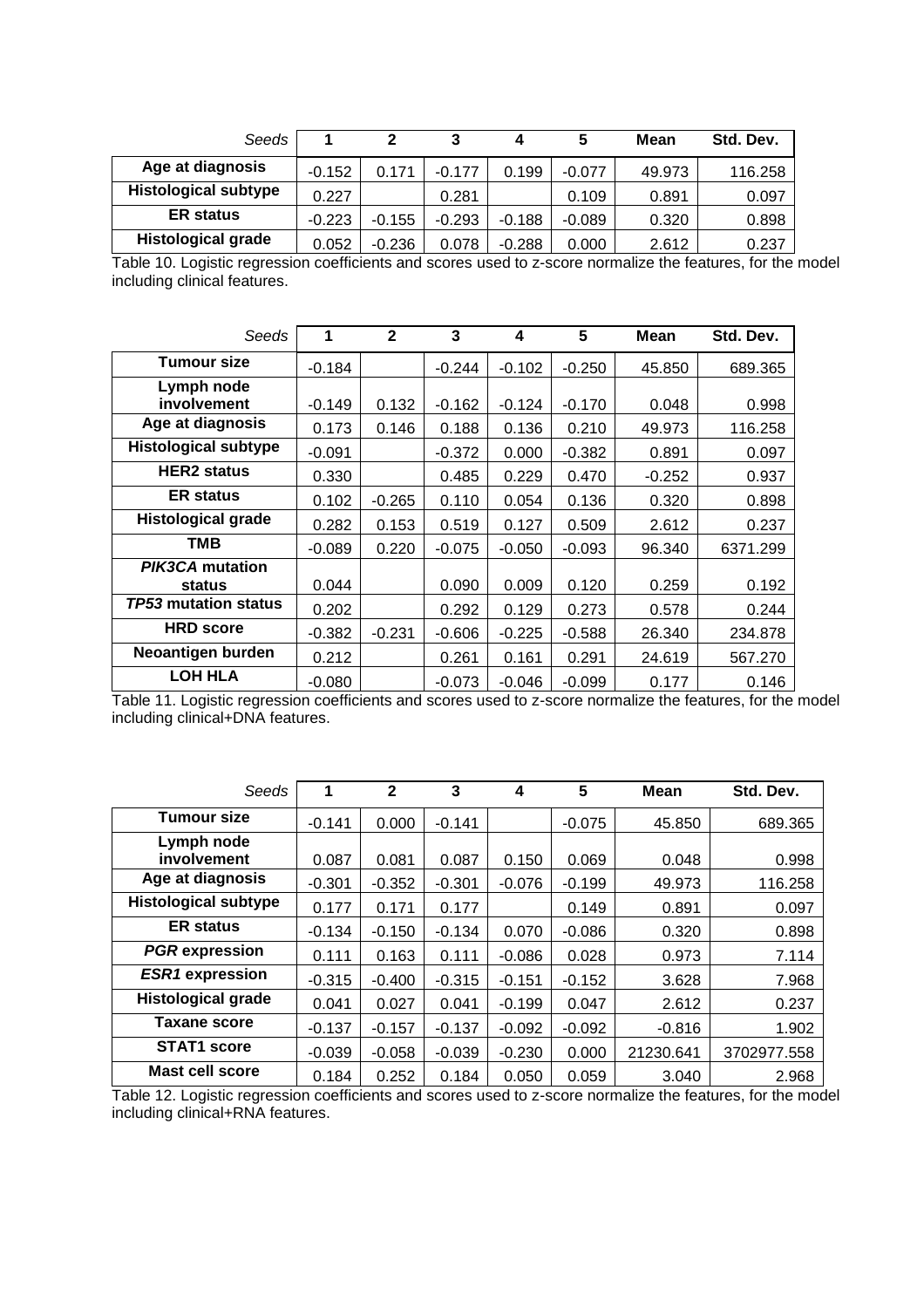| Seeds                              | 1        | $\overline{2}$ | 3        | 4        | 5        | <b>Mean</b> | Std. Dev.   |
|------------------------------------|----------|----------------|----------|----------|----------|-------------|-------------|
| <b>Tumour size</b>                 | $-0.232$ | $-0.108$       |          | 0.012    | 0.000    | 45.850      | 689.365     |
| Lymph node<br>involvement          | $-0.025$ | $-0.009$       | 0.015    | $-0.024$ | $-0.009$ | 0.048       | 0.998       |
| Age at diagnosis                   | $-0.259$ | 0.000          | $-0.391$ | $-0.259$ | 0.000    | 49.973      | 116.258     |
| <b>HER2 status</b>                 | $-0.198$ | $-0.142$       |          | $-0.229$ | $-0.108$ | $-0.252$    | 0.937       |
| <b>ER status</b>                   | 0.000    | 0.026          | $-0.001$ | 0.000    | 0.027    | 0.320       | 0.898       |
| <b>PGR</b> expression              | 0.180    | 0.061          | $-0.166$ | 0.179    | 0.061    | 0.973       | 7.114       |
| <b>ESR1</b> expression             | $-0.499$ | $-0.228$       | $-0.471$ | $-0.498$ | $-0.228$ | 3.628       | 7.968       |
| <b>Histological grade</b>          | 0.173    | 0.077          | 0.102    | 0.172    | 0.077    | 2.612       | 0.237       |
| <b>Taxane score</b>                | $-0.255$ | $-0.117$       | $-0.248$ | $-0.256$ | $-0.117$ | $-0.816$    | 1.902       |
| <b>TMB</b>                         | $-0.202$ | $-0.095$       | 0.135    | $-0.203$ | $-0.095$ | 96.340      | 6371.299    |
| <b>PIK3CA</b> mutation<br>status   | 0.014    | 0.060          | $-0.116$ | 0.011    | 0.060    | 0.259       | 0.192       |
| TP53 mutation status               | 0.255    | 0.134          | $-0.265$ | 0.256    | 0.134    | 0.578       | 0.244       |
| <b>HRD</b> score                   | $-0.190$ | $-0.109$       | 0.197    | $-0.190$ | $-0.109$ | 26.340      | 234.878     |
| Neoantigen burden                  | 0.100    | 0.129          |          | 0.102    | 0.129    | 24.619      | 567.270     |
| <b>STAT1 score</b>                 | 0.005    | 0.000          | 0.177    | 0.006    | 0.000    | 21230.641   | 3702977.558 |
| <b>T-cell dysfunction</b><br>score |          |                |          | $-0.203$ | $-0.142$ | $-0.169$    | 0.818       |
| <b>T-Cell exclusion score</b>      | 0.140    | 0.078          | $-0.417$ | 0.139    | 0.078    | $-0.206$    | 0.941       |
| <b>Mast cell score</b>             | 0.399    | 0.136          | 0.051    | 0.400    | 0.136    | 3.040       | 2.968       |

Table 13. Logistic regression coefficients and scores used to z-score normalize the features, for the model including clinical+DNA+RNA features.

| Seeds                       | 1        | $\mathbf{2}$ | 3        | $\overline{\mathbf{4}}$ | 5        | <b>Mean</b> | Std. Dev.   |
|-----------------------------|----------|--------------|----------|-------------------------|----------|-------------|-------------|
| <b>Tumour size</b>          | $-0.274$ | $-0.065$     |          | $-0.284$                | $-0.080$ | 45.850      | 689.365     |
| Lymph node                  |          |              |          |                         |          |             |             |
| involvement                 | $-0.208$ | 0.000        | 0.155    | $-0.735$                | $-0.058$ | 0.048       | 0.998       |
| Age at diagnosis            | 0.108    | 0.073        | 0.000    | 0.296                   | 0.090    | 49.973      | 116.258     |
| <b>Histological subtype</b> | 0.061    | 0.118        | 0.476    | $-0.202$                | 0.112    | 0.891       | 0.097       |
| <b>HER2</b> status          | 0.448    | $-0.158$     |          | $-0.406$                | $-0.194$ | $-0.252$    | 0.937       |
| <b>ER status</b>            | 0.000    | $-0.009$     | 0.000    | 0.000                   | $-0.016$ | 0.320       | 0.898       |
| <b>PGR</b> expression       | 0.115    | 0.050        | 0.075    | 0.268                   | 0.081    | 0.973       | 7.114       |
| <b>ESR1</b> expression      | $-0.426$ | $-0.211$     | $-0.383$ | $-0.828$                | $-0.289$ | 3.628       | 7.968       |
| <b>Histological grade</b>   | 0.000    | 0.000        | 0.006    | 0.058                   | 0.000    | 2.612       | 0.237       |
| <b>TMB</b>                  | 0.230    | 0.129        | $-0.547$ | 0.480                   | 0.164    | 96.340      | 6371.299    |
| <b>TP53 mutation status</b> | 0.000    | 0.020        | 0.000    | $-0.350$                | 0.000    | 0.578       | 0.244       |
| Chromosomal                 | 0.120    | 0.066        | $-0.063$ | 0.197                   | 0.091    | 0.354       |             |
| instability                 |          |              |          |                         |          |             | 0.029       |
| <b>HRD</b> score            | $-0.165$ | $-0.105$     | 0.000    | $-0.252$                | $-0.130$ | 26.340      | 234.878     |
| Neoantigen burden           | $-0.041$ | 0.000        |          | $-0.284$                | 0.000    | 24.619      | 567.270     |
| <b>STAT1 score</b>          | 0.000    | 0.000        | $-0.176$ | 0.019                   | $-0.004$ | 21230.641   | 3702977.558 |
| <b>T-cell dysfunction</b>   |          |              |          |                         |          |             |             |
| score                       |          | 0.230        |          | 0.972                   | 0.301    | $-0.169$    | 0.818       |
| <b>Mast cell score</b>      | 0.400    | 0.145        | $-0.191$ | 0.857                   | 0.231    | 3.040       | 2.968       |